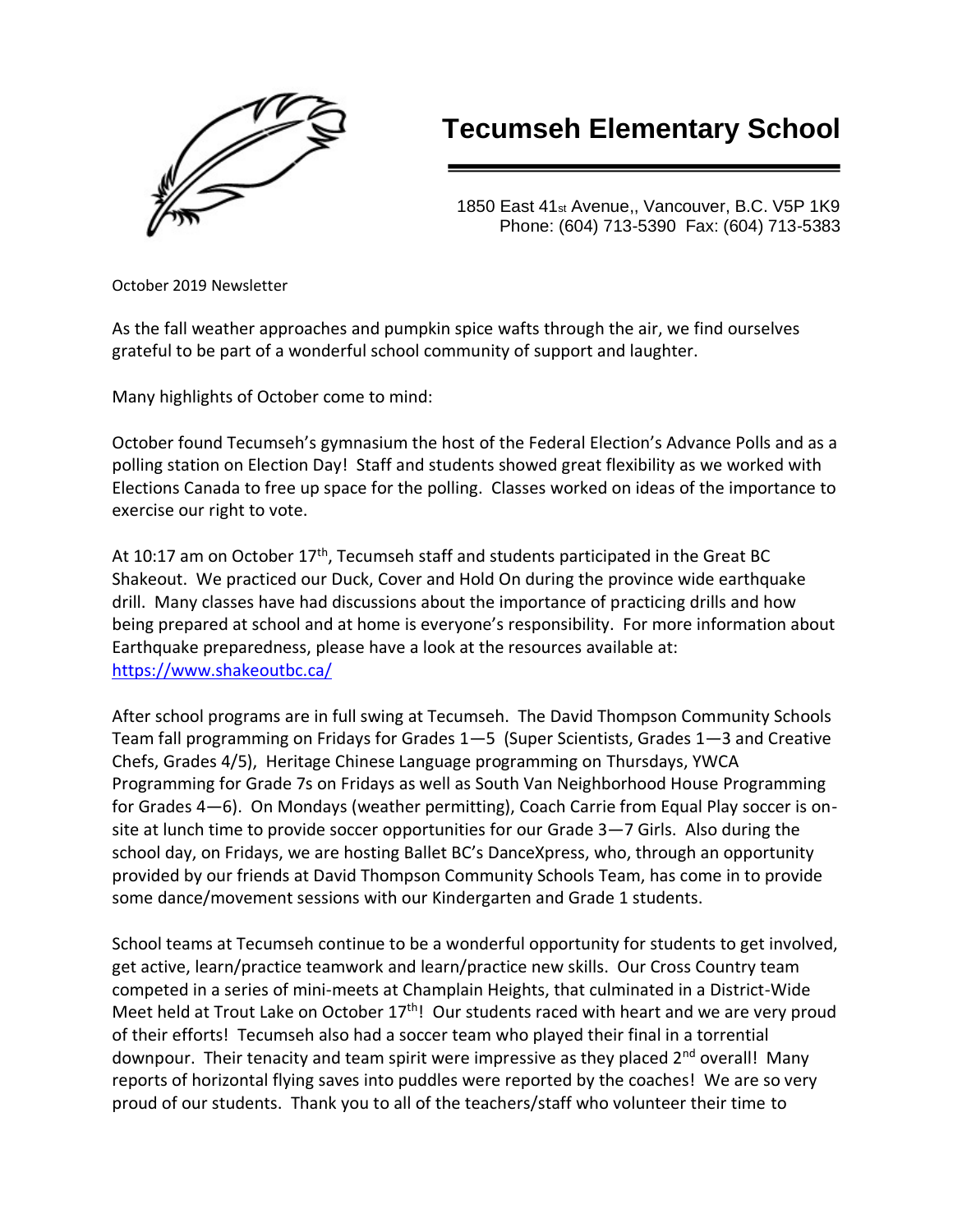provide these team opportunities for the kids. Thank you to all the parents who volunteered their time to help drive our teams to their competitions! Please encourage your son/daughter to listen carefully to our morning announcers, as new team/sports/clubs opportunities arise, the coaches have this information broadcasted to the school for special meetings and permission slip pick-up.

Our active Library encouraged whole school reading with Drop Everything And Read (D.E.A.R.) on October  $21^{st}$ . After the morning announcement, students and staff spilled into hallways with the reading material of their choice and enjoyed 20 minutes of sustained silent reading. Reading, like learning to play a musical instrument or improving at any other skill, takes practice to become better. What better way than to practice together! Did you know that when a person reads for 20 minutes each day, they average to reading 1.8 million words per year? This is compared to someone who reads 5 minutes per day (282000 words per year). Thank you, Ms. Broadland and Ms. Gill for organizing this fun event for us. Lots of people were "caught" reading and we were happy to be "caught"!

On October 28th, Constable Chan (Vancouver Police Department School Liaison Officer), came to speak to our primary students regarding Halloween safety. Primary students also partook in a pumpkin patch on our grass field. Thank you to Mrs. Evans and the primary team for organizing these fun activities for our primary students. Looking ahead, we will most definitely have some Halloween fun at Tecumseh on Thursday, October  $31^{st}$ ! There will be an intermediate assembly at shortly after lunch and a primary assembly/costume exhibition at 2:15 pm. Both of these gatherings will be in the school's gymnasium.

A few Halloween reminders:

- Students are welcome to come to school in costume if they wish to do so. *Costumes are optional.* Many students enjoy and look forward to seeing other kids (and staff) in costume!
- Please keep in mind, **weapons are not allowed at school at any time**, even if they form part of the costume. **Please leave any items that look like guns/swords/knives/axes, etc. at home** so that they can be a part of your child's costume for the evening's festivities. Light sabres are ok!
- Fragile parts of costumes should also be left at home so that they are intact and ready for the evening's festivities.
- **If your costume is very scary, please be mindful of our youngest students at Tecumseh.** If they look frightened of you, please remember to pull off the mask so that our youngest kids can recognize that it's just another kid under the mask.

We are looking forward to a very fun day at school on October 31<sup>st</sup>!

October also brought some new staff members to the Tecumseh Team!

• Ms. Angela Liu joins us on the Supervision Aides Team!